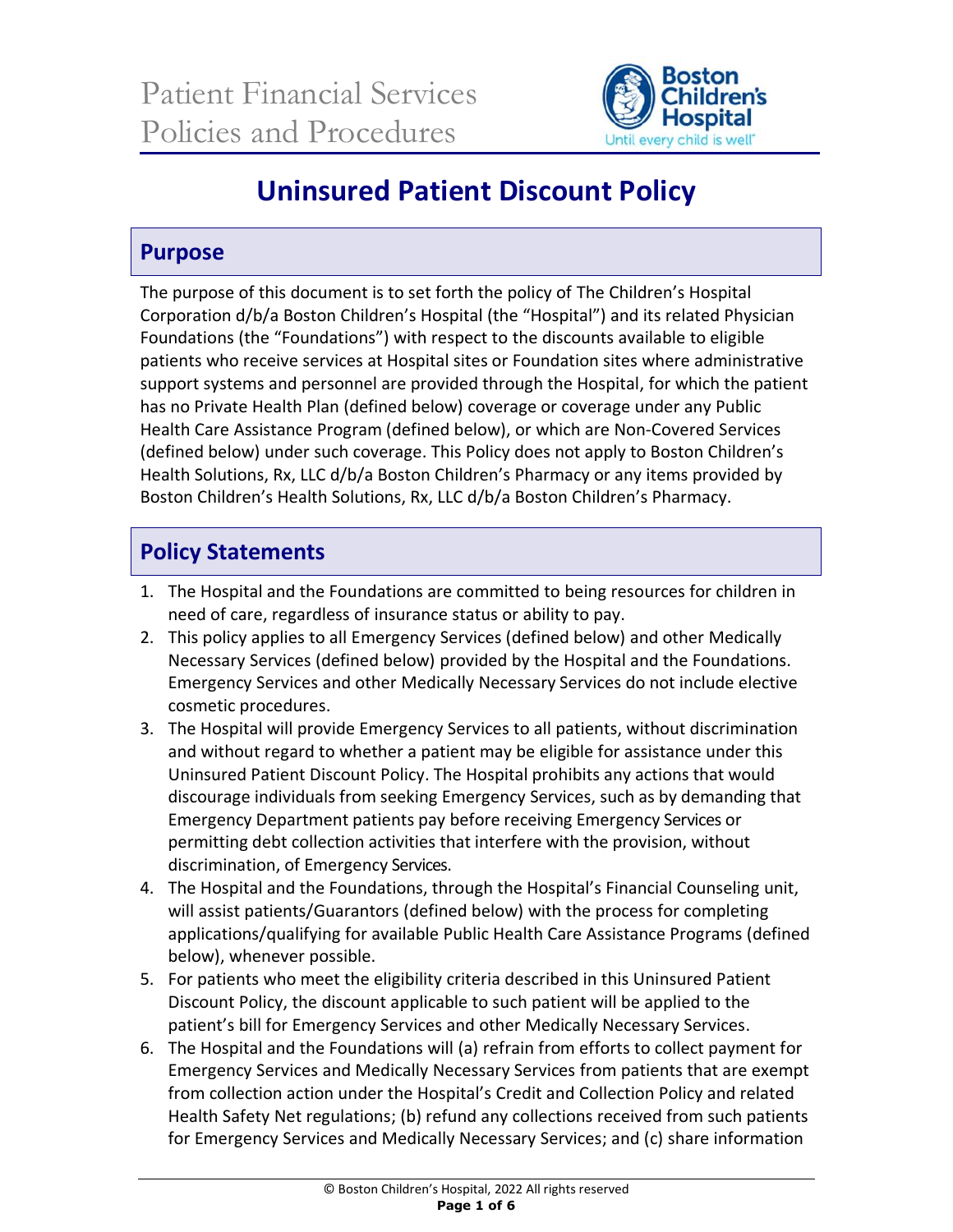with one another about patients' insurance and eligibility for Public Health Care Assistance Programs or other financial assistance programs offered by the Hospital and the Foundations.

- 7. The Hospital and the Foundations may offer uninsured case rates on specified bundled services, such as cosmetic surgery services that are not Medically Necessary Services and certain cardiac procedures. Discounts described in this policy do not apply to such special case rates.
- 8. The Hospital and the Foundations may, in accordance with the Credit and Collection Policy, extend discounts beyond those in this Uninsured Patient Discount Policy, on a case-by-case basis, to recognize unique cases of financial hardship.
- 9. The Foundations may maintain additional discount policies that pertain to patients who receive services from a Foundation at a site unaffiliated with the Hospital (e.g., patients whose services are not scheduled in Hospital information systems).
- 10. Failure to follow the procedures outlined in this document may result in a delay or denial by the Hospital or Foundations for any discount available under this Uninsured Patient Discount Policy.

## **Definitions**

**Domestic Patient:** A patient who is a Resident of the United States.

**Emergency Services:** Medically Necessary Services provided after the onset of a medical condition, whether physical or mental, manifesting itself by symptoms of sufficient severity, including severe pain, that the absence of prompt medical attention could reasonably be expected by a prudent layperson who possesses average knowledge of health and medicine to result in placing the health of the person or another person in serious jeopardy, serious impairment to bodily function or serious dysfunction of any body organ or part or, with respect to a pregnant woman, as further defined in 42 USC Section 1395dd(e)(1)(B).

**Guarantor**: A person or group of persons, including, without limitation, a patient's parents, legal guardians and other family members, who/that assume(s) the responsibility of payment for all or part of the Hospital's or Foundations' charges for services.

**International Patient:** A patient who is not a Resident of the United States.

**Medically Necessary Services:** Services that are reasonably expected to prevent, diagnose, prevent the worsening of, alleviate, correct, or cure conditions that endanger life, cause suffering or pain, cause physical deformity or malfunction, threaten to cause or to aggravate a disability, or result in illness or infirmity.

**Non-Covered Services:** Non-Covered Services includes Medically Necessary Services that are (a) not included as covered benefits/eligible services under the patient's Private Health Plan coverage or Public Health Care Assistance Program and for which the patient is financially responsible for payment to the provider(s) of such services; (b) included as covered benefits/eligible services, but are provided after the patient has exhausted all benefits under his/her Private Health Plan coverage or Public Health Care Assistance Program; or (c) rendered by a provider that is not included in the health plan's/program's network.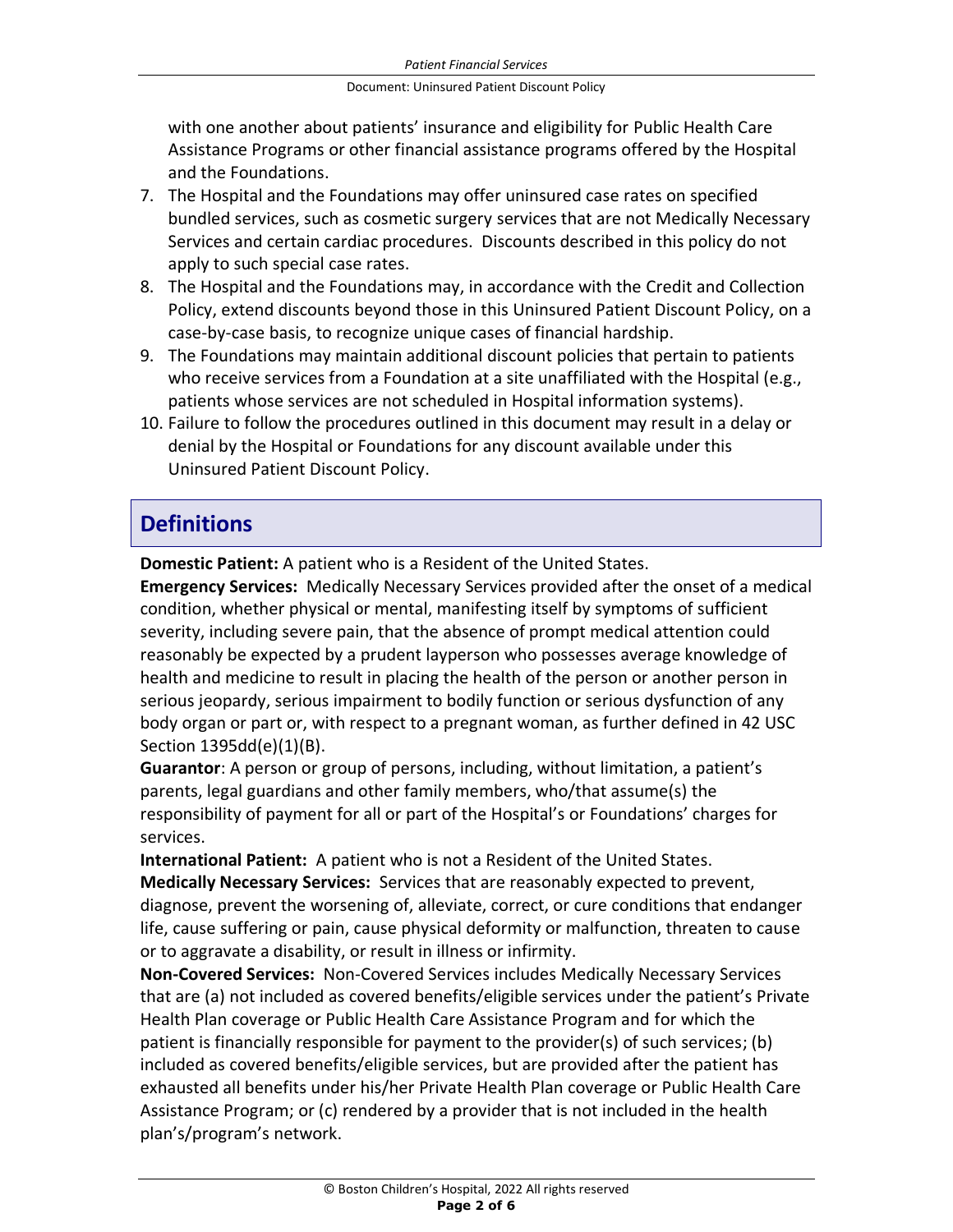**Private Health Plan:** Coverage for health care services provided under health insurance, health plan or other coverage or under any other health, welfare or other plan, fund or trust established for the purpose of paying for, or otherwise addressing payment for, health care services provided to those enrolled in or under or qualified for such insurance, plan or program. Without limiting the generality of the foregoing, Private Health Plan includes any arrangement by an Embassy, foreign health authority or other foreign government or quasi-government entity that addresses payment for health care services provided to its citizens, residents and other individuals.

**Public Health Care Assistance Programs:** Programs established by a state or federal government to pay or otherwise address the cost of covered/eligible health care services provided to individuals who meet the program's eligibility criteria. Public Health Care Assistance Programs include, but are not limited to, MassHealth, Health Safety Net, ConnectorCare, other Medicaid programs and Medicare.

**Resident:** For purposes of this Uninsured Patient Discount Policy, whether or not a patient is a resident of the United States will be determined on the same basis as, and applying the same criteria used by, MassHealth with respect to the programs administered under the Executive Office of Health and Human Services for the Commonwealth of Massachusetts.

### **Eligibility Criteria for Uninsured Patient Discount**

To be eligible for the Uninsured Patient Discount under this Uninsured Patient Discount Policy, generally, patients must meet the following eligibility criteria:

- 1. The services to be provided must be Emergency Services or other Medically Necessary Services;
- 2. The patient is not eligible/qualified for financial assistance under the Hospital's and Foundations' Financial Assistance Policy;
- 3. The patient is not eligible/qualified for any coverage for the Emergency Services or other Medically Necessary Services provided to the patient by the Hospital and/or Foundation(s) under any Private Health Plan or under any Public Health Care Assistance Programs. For purposes of this Uninsured Patient Discount Policy, the patient will be considered not to have/be qualified for Private Health Plan or Public Health Care Assistance Program coverage with respect to Non-Covered Services; and
- 4. The patient/Guarantor has not, within the sixty (60) day period preceding the commencement of provision of the Emergency Services or other Medically Necessary Services, voluntarily discontinued coverage or qualification under any Private Health Plan coverage or under any Public Health Care Assistance Program.

### **Procedures For Requesting and Applying Uninsured Patient Discount**

Upon (a) determination by the Hospital's Financial Counselors that the patient is not eligible/qualified for financial assistance under the Hospital's and Foundations' Financial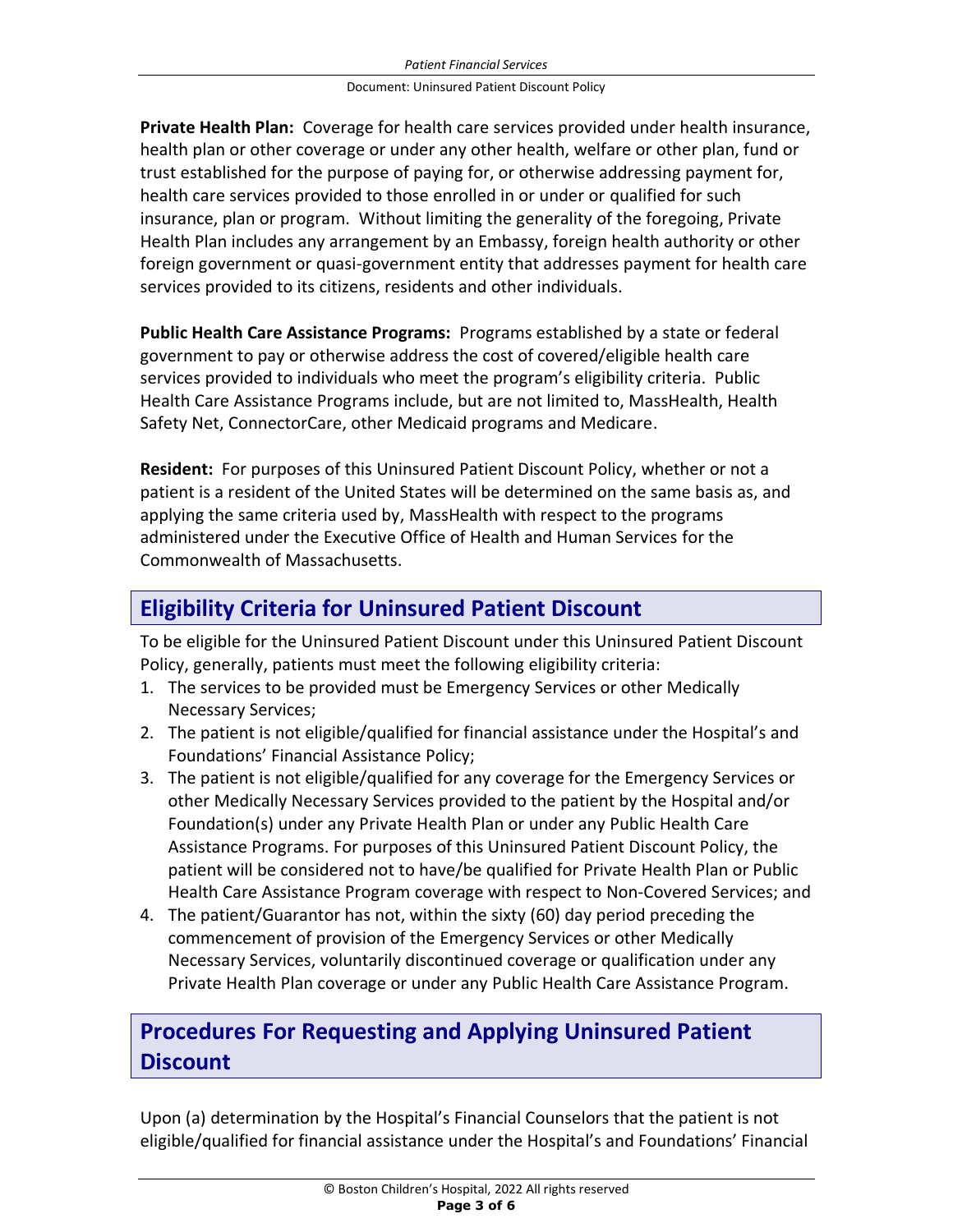#### *Patient Financial Services*

### Document: Uninsured Patient Discount Policy

Assistance Policy, (b) confirmation that the patient is not eligible/qualified for and is not covered under any Private Health Plan coverage or Public Health Care Assistance Program with respect to the Emergency Services and other Medically Necessary Services provided to the patient, and (c) the patient meets all of the eligibility criteria described in this Uninsured Patient Discount Policy, the following procedures will generally apply:

- 1. If the patient is a Domestic Patient, Patient Financial Services will provide the patient/Guarantor with an estimate of the charges for the Medically Necessary Services to be provided (the "Estimate"), and will apply the Domestic Patient Discount to the Estimate. The patient/Guarantor must pay the amount set forth in the Estimate, net of the Domestic Patient Discount, in full, prior to the provision of Medically Necessary Services included in the Estimate; provided that, with respect to Emergency Services, no Estimate will be provided, and payment will not be required, prior to the provision of Emergency Services, and the Domestic Patient Discount will be applied to the bill for Emergency Services if the patient/Guarantor pays, or enters into a payment plan with the Hospital, for the Emergency Services within forty-five (45) days of receipt of the bill for those Emergency Services; or
- 2. If the patient is an International Patient, Patient Financial Services will provide the patient/Guarantor with an Estimate. The patient/Guarantor must pay the amount set forth in the Estimate, in full, prior to the provision of Medically Necessary Services included in the Estimate; provided that, (i) with respect to Emergency Services, no Estimate will be provided, and payment will not be required, prior to the provision of Emergency Services, and the patient/Guarantor must pay for the Emergency Services within forty-five (45) days of receipt of the bill for those Emergency Services in order to be eligible for the International Patient Discount. Upon completion of the International Patient's course of treatment by the Hospital and/or Foundation(s), the International Patient Discounts will be applied to the bills for the Medically Necessary Services and Emergency Services, if any, provided to the International Patient, and if application of the International Patient Discounts (x) results in a credit balance with respect to the International Patient's bill, the Hospital/Foundation(s), as applicable, will refund to the patient/Guarantor the full amount of such credit balance, or (y) leaves an outstanding balance owing to the Hospital and/or Foundation(s), the patient/Guarantor must pay the outstanding balance, in full, within forty-five (45) days of receipt of the bill(s) in order to receive the International Patient Discount(s) with respect all Medically Necessary Services and Emergency Services, if any, provided during the course of the patient's treatment.

### **Discounts Available**

- 1. The Hospital and Foundations offer to Domestic Patients who meet the eligibility criteria described in this Uninsured Patient Discount Policy a 40% discount with respect to eligible Emergency Services and eligible Medically Necessary Services.
- 2. The Hospital offers to International Patients who meet the eligibility criteria described in this Uninsured Patient Discount Policy a discount of up to 25% and the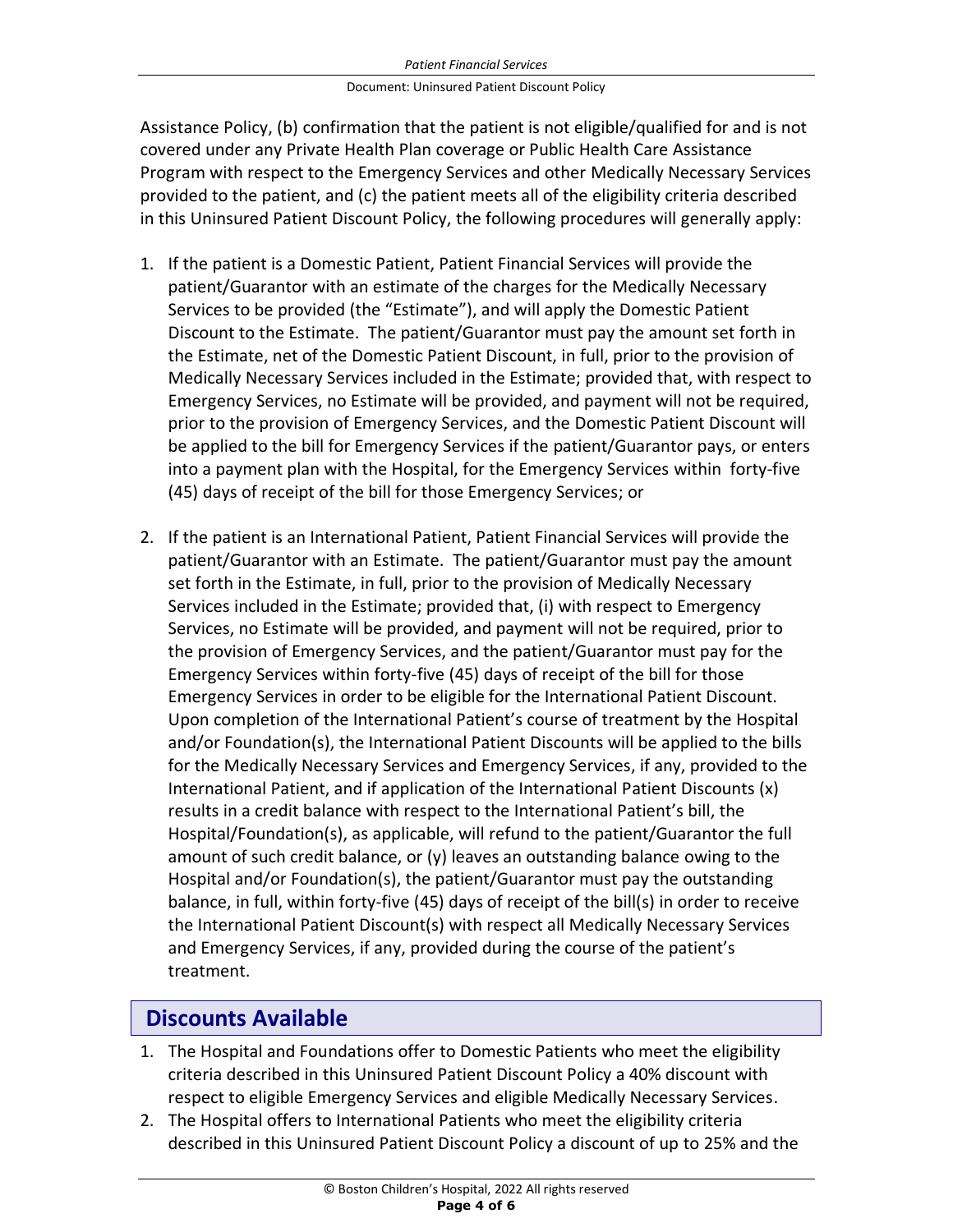Foundations offer to International Patients who meet the eligibility criteria described in this Uninsured Patient Discount Policy a discount of up to 10%, with respect to eligible Emergency Services and eligible Medically Necessary Services.

3. These discounts do not apply to any services provided by the Hospital or Foundation(s) that are covered services or eligible services under any Private Health Plan coverage or any Public Health Care Assistance Program.

## **Publication/Availability of the Uninsured Patient Discount Policy, the Financial Assistance Policy, the Credit and Collection Policy, and Amounts Generally Billed Calculation**

- 1. The public may obtain a copy of this Uninsured Patient Discount Policy, the Financial Assistance Policy, the Credit and Collection Policy, and the Amounts General Billed Calculation free of charge by any of the following methods:
	- a. Internet Posting: The Hospital's and Foundations' Financial Assistance Policy, Credit and Collection Policy and Uninsured Patient Discount Policy and a Plain Language Summary of the Financial Assistance Policy, as well as the Financial Assistance Application, are available online at: www.childrenshospital.org/financialassistance
	- b. In-Person: Paper copies of The Hospital's and Foundations' Financial Assistance Policy, Credit and Collection Policy and Uninsured Patient Discount Policy and a Plain Language Summary of the Financial Assistance Policy, as well as the Financial Assistance Application, are available at the Hospital facility located at 300 Longwood Avenue, Boston, MA, Farley Building room 160.
	- c. By Mail: The public may request to receive a copy by mail by calling Patient Financial Services Customer Support at (617)-355-3397 and/or Patient Financial Counseling at 617-355-7201.
- 2. Foreign language translations of the Financial Assistance Policy, the Financial Assistance Plain Language Summary, the Financial Assistance Application, the Credit and Collection Policy, and the Amounts Generally Billed Calculation are available in several languages to assist those with limited English proficiency.
- 3. On-site Communication: The Hospital will make efforts to communicate the availability of financial assistance and other discounts through several methods.
	- a. Signage will be placed in admission areas regarding the availability of financial assistance.
	- b. Public displays or other measures reasonably calculated to attract visitors' attention will be conspicuously posted at various locations throughout the hospital.
	- c. Copies of this Uninsured Patient Discount Policy will be offered to all patients either at time of admission or as part of the discharge process.

### **Additional/Related Documents, Policies and Programs**

- 1. Financial Assistance Policy
- 2. Plain Language Summary of Financial Assistance Policy
- 3. Financial Assistance Application